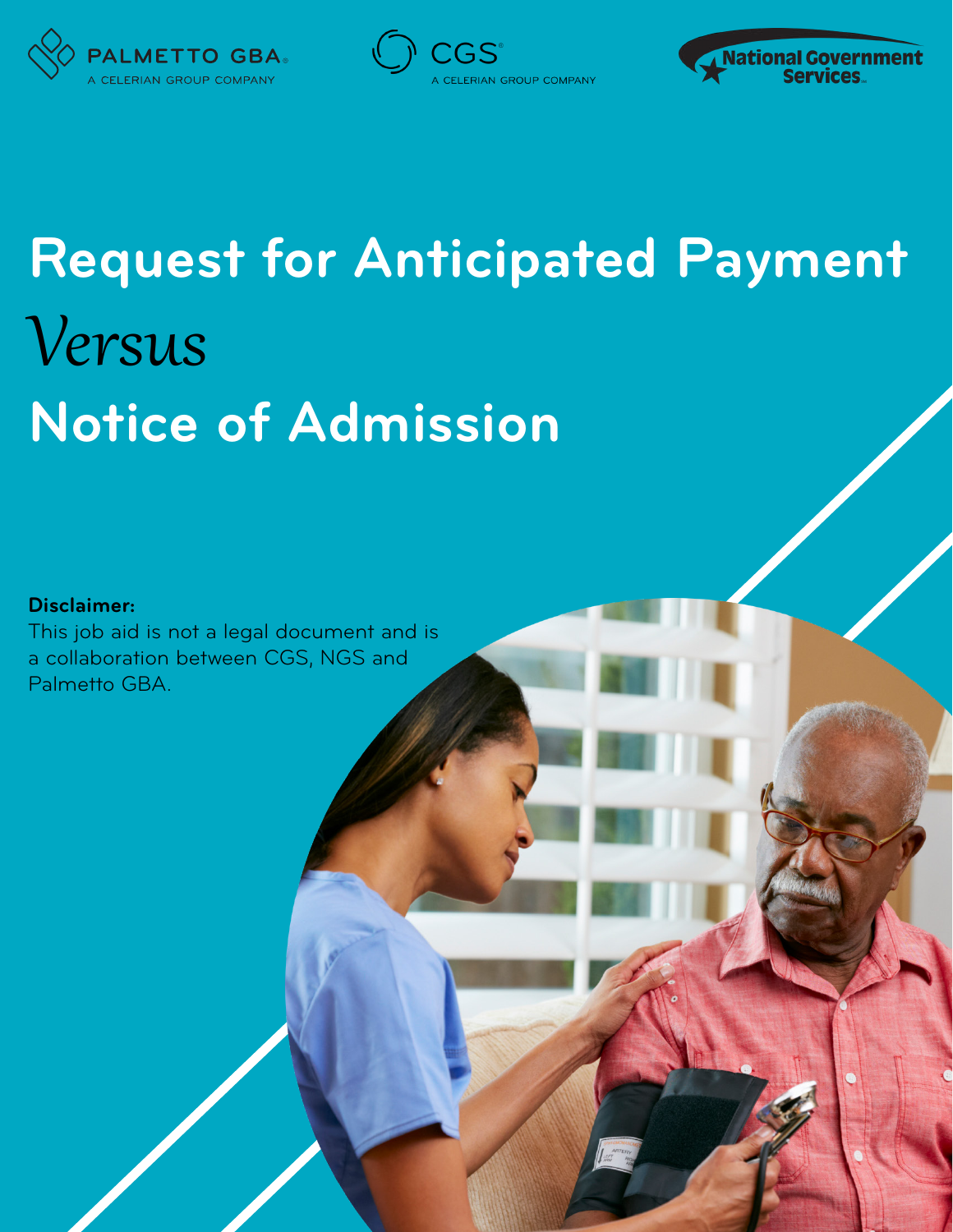# Request for Anticipated Payment (RAP) Versus Notice of Admission (NOA)

**RAP**

**Provider Name, Address, Phone Number** Required

> **Patient Control Number** Required

> > **Type of Bill** Required – 322

**Statement Covers Period ("From" & "Through" Dates)** Required

**Patient Name, Address, Date of Birth, Sex** Required

> **Admission/Start of Care Date** Required

**Point of Origin for Admission or Visit (Source Code)** Required

> **Patient Discharge Status** Required

### **Condition Code (CC)**

**Conditional** 

- CC 47 is used for a transfer RAP
- Claim change reason codes required on a cancel RAP (328)

### **Value Code (VC) & Amount**

Optional for RAPs with "From" dates on or after 01.01.2021

- VC 61 reported with appropriate Core-Based Statistical Area (CBSA) code
- VC 85 reported with appropriate Federal Information Processing Standards (FIPS) code

#### **Revenue Code & Description** Required

0023 – Billing Health Insurance Prospective Payment System (HIPPS) under Home Health Prospective Payment System (PPS)

**Provider Name, Address, Phone Number** Required

**NOA**

**Patient Control Number** Not Required

> **Type of Bill** Required – 32A

**Statement Covers Period ("From" & "Through" Dates)** Required

**Patient Name, Address, Date of Birth, Sex Required** 

> **Admission/Start of Care Date** Required

**Point of Origin for Admission or Visit (Source Code)** Not required unless submitting 837I format (Default value "1")

### **Patient Discharge Status**

Not required unless submitting 837I format (Default value "30")

## **Condition Code (CC)**

**Conditional** 

- CC 47 is used for patient transfer from another home health agency
- Claim change reason codes required on cancellation of admission (32D)

**Value Code (VC) & Amount** Not Required

**Revenue Code & Description** Required 0023 – Billing Home Health Prospective Payment System (PPS)